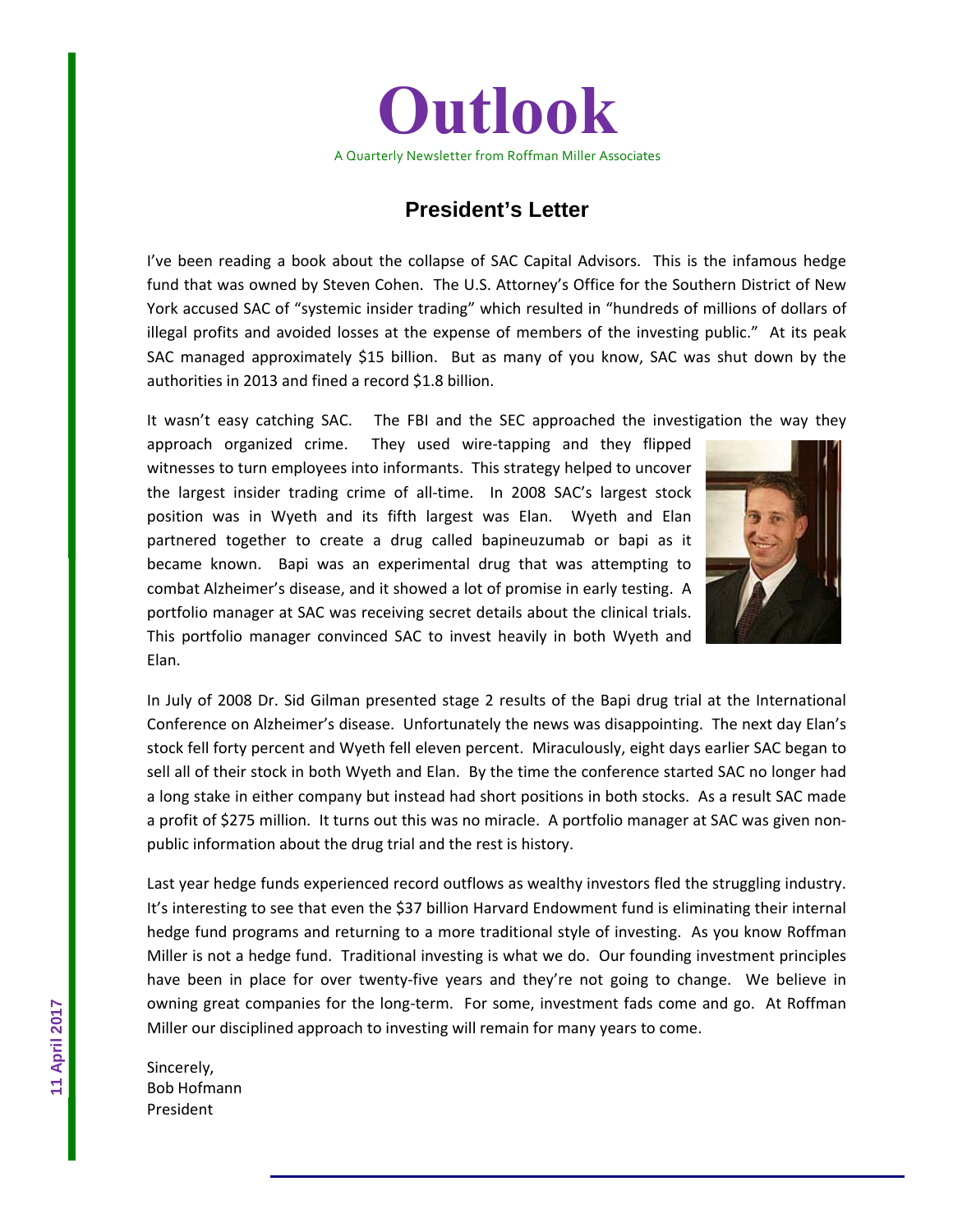# **How our Fiduciary Standard Protects You**

You may have heard media reports about a new fiduciary rule for retirement accounts. Understandably, you have questions about how this might impact your accounts. The rule was designed to ensure recommendations made by financial advisors to their clients regarding their retirement accounts are always made in the best interests of the client without any conflicts of interest.

The good news is that this doesn't affect your accounts at all. As a Registered Investment Advisor, we are already under the highest fiduciary standard – so enacting the rule or rescinding it doesn't change our status. We have had this higher standard in place all along and will continue to do so; it's always been part of our DNA.

### **As your financial advisor, we have been serving you as a fiduciary all along.**

A "fiduciary" who manages an investor's assets has a legal and ethical obligation to put the investor's interests first. That means helping the investor make decisions in his or her best interests. This fiduciary standard has always been at the core of our firm's mission to our clients.

Here's how we protect you and your investments:

- **We always put your needs first.** We are committed to the highest professional and personal standards, and this commitment remains as strong as ever. Our sole focus is on your financial needs and goals and how we can best help you pursue them.
- **We always act in your best interests.** We are committed to putting your needs and goals before those of our firm. We strive to avoid any conflicts of interest, and if they arise and are unavoidable, we disclose these to you immediately. We provide a high level of transparency around any fees or expenses associated with our accounts so that you always know what you own and what you're paying for it, and so there are never any surprises.
- **We are an independent and objective resource**. As an independent firm, we provide you with objective, unbiased advice based solely on your needs and goals. We provide guidance that is truly objective, unencumbered by any potential conflicts of interest. We have no vested interest in promoting a particular product or service. Our only interest is that your financial objectives are met.

### **UNDERSTANDING THE FIDUCIARY STANDARD**

In financial services, there have traditionally been two types of standards: the suitability standard and the fiduciary standard.

**The suitability standard** is defined as determining whether an investment product or strategy is "suitable" for the investor based on his or her financial objectives and risk comfort level. Many advisors operate under the suitability standard where the advisor simply determines whether a recommended product or strategy is suitable for the client.

**The fiduciary standard** is a higher level of responsibility for the advisor. The fiduciary standard goes beyond suitability and requires that any advice on products and strategies be provided in the best interests of the investor. The fiduciary standard of care requires that the advisor take into consideration whether the fees are reasonable, whether there are any conflicts of interest, and whether the investments are adequately diversified.

### **OUR COMMITMENT TO YOU**

As your advisor, we adhere to the fiduciary standard, and we believe this model of disclosure and transparency is in your best interests. In our view, you deserve to have your needs put first and the strategies and investments we recommend should align according to those needs.

Our fiduciary standard mandates that every single recommendation we make must be based on your best interests. By adhering to the fiduciary standard, we believe we can provide you with the highest standard of care for all your investment and retirement needs.

#### **SAFEGUARDING YOUR FINANCIAL DREAMS**

When it comes to managing your money, your financial relationships should be built on a foundation of trust, integrity, and transparency. We remain committed to earning and maintaining your trust through expert advice and effective strategies custom tailored to your unique needs. We define our success by seeing you succeed in achieving your financial goals, and our focus remains on serving your interests first and foremost.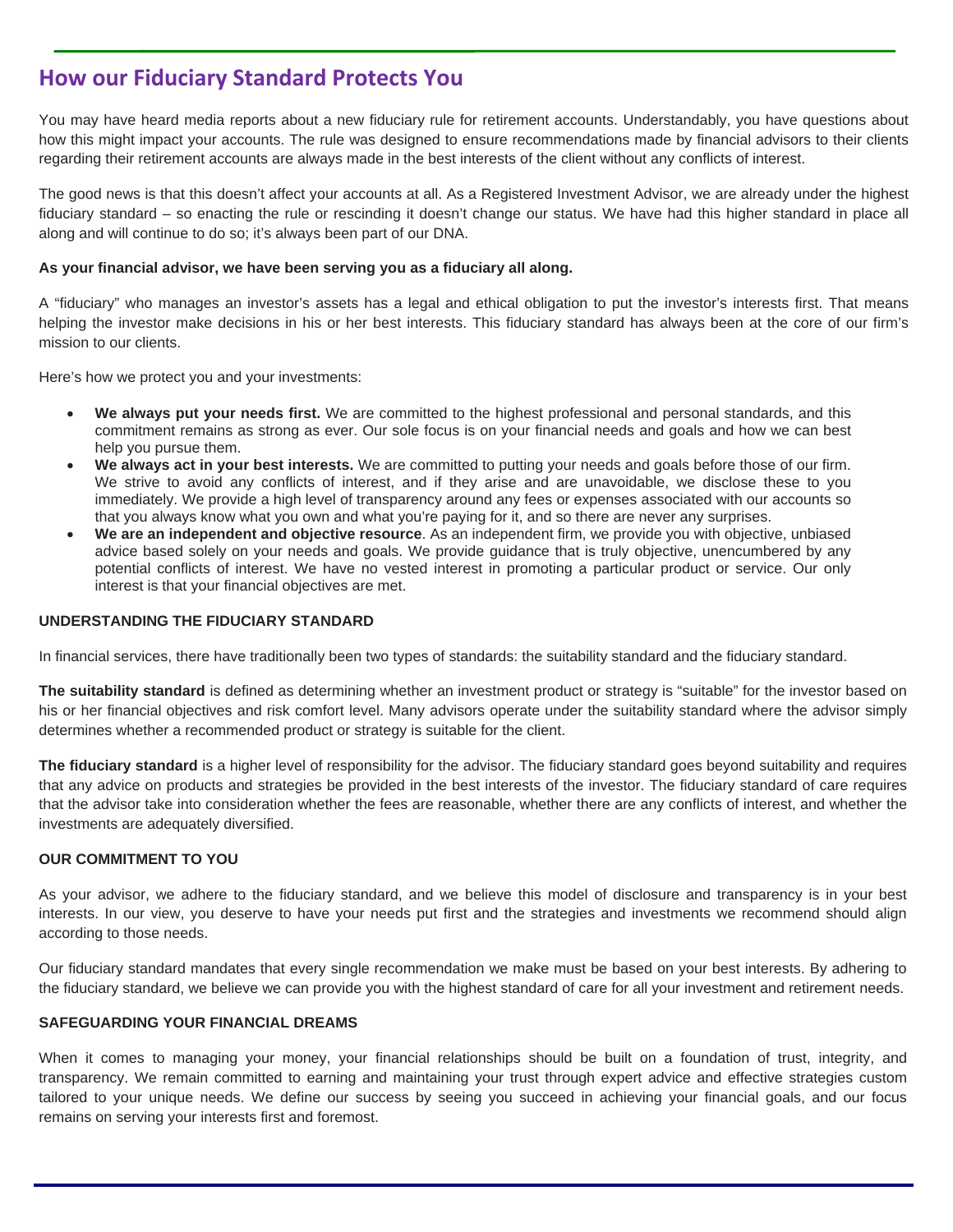### **Management Matters**

I recently had the opportunity to visit McCormick & Company at their headquarters located in Sparks, Maryland. Many of you will remember my January 2015 article about McCormick and know that the company offers a collection of enduring consumer brands like Old Bay, Zatarain's, and Lawry's, and they also provide flavorings and recipe research for a majority of the world's largest food companies. The business grows via a three-part plan: 1/3 of the growth comes from the existing products, 1/3 comes from new innovations, and 1/3 comes from acquisitions. Management at McCormick believes that this business model will provide 4-6% sales growth and 9-11% earnings per share growth over the long run, and this is the type of consistentminded company that Roffman Miller really admires. As with all companies, however, management changes occur and this happened recently at McCormick: in 2016, Lawrence Kurzius was named the new CEO.

Mr. Kurzius met with us for lunch here in Philadelphia back in October, 2015, just a few months before the announcement of his promotion to CEO. Lawrence tolerated all of my questions over lunch, and he knew McCormick inside and out; that made sense, he was President and Chief Operating Officer at the time. But now as CEO, instead of day-to-day operations he is in charge of the firm's overall strategy and allocation of capital. So my recent visit was to confirm that the business plan was the same (or better) and all the things we admired about McCormick in the past would be present in the future. The meeting was a good one and I was able to see some updated testing labs, tour the spice mill, and develop a better understanding of Lawrence Kurzius as a CEO.

Visiting and speaking with management is about getting answers to questions but it is also about the intangible things like *how* they answer questions and what degree of confidence we have in those answers. Sometimes there are leaders who appear to be such an integral part of the company that people can't separate the two. Think about Apple and the death of Steve Jobs. Jobs was a visionary leader, for sure, and there were many doubts that the company could carry on his without him. All of history is not yet written on this subject, but Jobs died in 2011 and the company has continued to thrive. Imagine the pressure his successor, Tim Cook, has been under to demonstrate that Apple could continue without Jobs – there were many opportunities for staking his own claim as the next great visionary. Those are also opportunities to make great mistakes. Instead, Cook has been understated and seems to be doing a good job.

We had a bad experience when McDonald's appointed long time executive Don Thompson as CEO. His tenure as CEO followed a long, successful transformation of the business, and then he oversaw an almost three‐year period of flat performance that shook investor confidence. The McDonald's board realized their error and installed Steve Easterbrook as CEO in 2015. Not



only do we now have all‐day breakfast, but there are many other positive changes at the company and it has been reflected in the stock's performance.

Even at a great company, management is the intangible factor that can lead to above average or, on the other hand, below average performance. Recent CEO changes that we monitored are at Starbucks and Honeywell. We've met with both new CEOs in the past six months, and because each is following a strong leader who is attributed with the success of the company over the previous decades there was some trepidation about holding the stock through these transitions. We have finished our analysis and both, we believe, will do a good job of leading a great company forward.

When Microsoft CEO Steve Ballmer departed, investors cheered. I think there is a similar situation brewing at GE these days. The company has made great strides to transform to a leaner, more relevant company, but investors still have doubts that Jeff Immelt can get them to the next level and will probably react positively when he leaves. At Disney, the opposite is true: the board has again extended the contract for CEO Bob Iger, leaving one to assume they have not found the right person to continue his creative legacy.

Good products and services matter. But so does good management. We continue to keep an eye on both.

Mark Frombach Chief Investment Officer